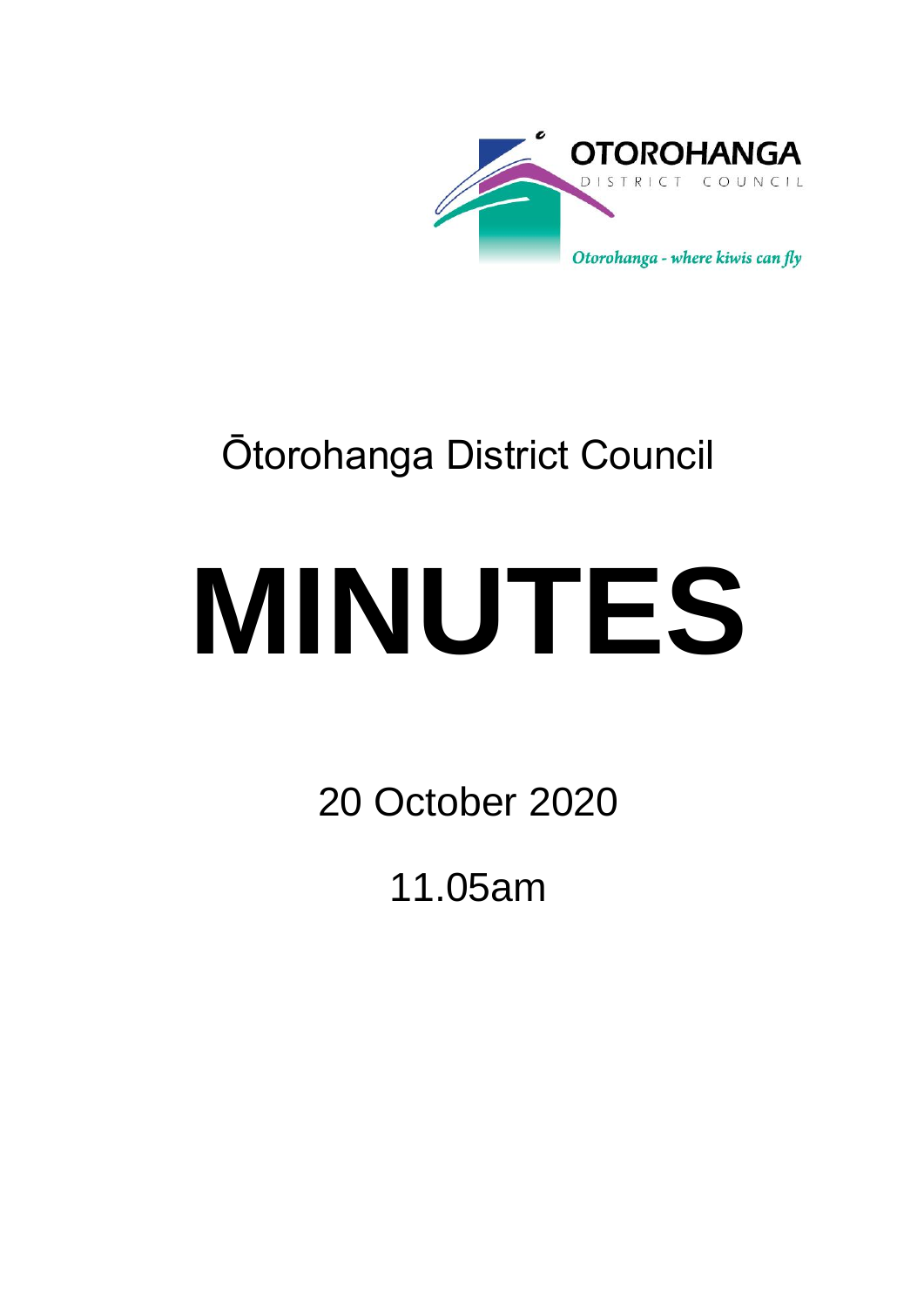#### **ŌTOROHANGA DISTRICT COUNCIL**

20 October 2020

Minutes of an Ordinary meeting of the Ōtorohanga District Council held in the Council Chambers, 17 Maniapoto Street, Ōtorohanga on Tuesday 20 October 2020 commencing at 11.05am.

Tanya Winter **CHIEF EXECUTIVE**

### **MINUTES**

**PRESENT**

**IN ATTENDANCE**

**APOLOGIES**

**REFLECTION / PRAYER / WORDS OF WISDOM (HIS WORSHIP THE MAYOR)**

**DECLARATION OF CONFLICTS OF INTEREST**

**PUBLIC FORUM**

**CONFIRMATION OF MINUTES ŌTOROHANGA DISTRICT COUNCIL – 18 AUGUST 2020 RECEIPT OF MINUTES ŌTOROHANGA COMMUNITY BOARD – 2 SEPTEMBER 2020**

#### **REPORTS**

| <b>ITEM 120</b>   | HIS WORSHIP THE MAYOR - VERBAL REPORT                                   | $\overline{2}$ |
|-------------------|-------------------------------------------------------------------------|----------------|
| <b>ITEM 121</b>   | CHIEF EXECUTIVE REPORT - 15 SEPTEMBER - 19 OCTOBER 2020                 | $\overline{2}$ |
| <b>ITEM 122</b>   | RECOMMENDATIONS FROM COMMUNITY BOARDS                                   | 3              |
| <b>ITEM 123</b>   | <b>BEATTIE HOME GRANT APPLICATION</b>                                   | 3              |
| <b>ITEM 124</b>   | <b>REVIEW OF GAMBLING VENUE POLICIES</b>                                | 4              |
| <b>ITEM 125</b>   | PRESENTATION - THRIVE OTOROHANGA YOUTH TRUST                            | 3              |
| <b>ITEM 126</b>   | CARRYOVERS 2019/20 - 2020/21                                            | 5              |
| <b>ITEM 127</b>   | ŌTOROHANGA DISTRICT COUNCIL 2021 MEETING DATES                          | 5              |
| <b>ITEM 128</b>   | <b>BUILDING CONTROL REPORT APRIL TO JUNE AND JULY TO SEPTEMBER 2020</b> | 6              |
| <b>ITEM 129</b>   | PLANNING REPORT FOR JULY TO SEPTEMBER 2020                              | 6              |
| <b>ITEM 130</b>   | ANIMAL CONTROL OFFICERS REPORT FOR APRIL TO SEPTEMBER 2020              | 6              |
| <b>COUNCILLOR</b> |                                                                         | 6              |
| <b>UPDATE</b>     |                                                                         |                |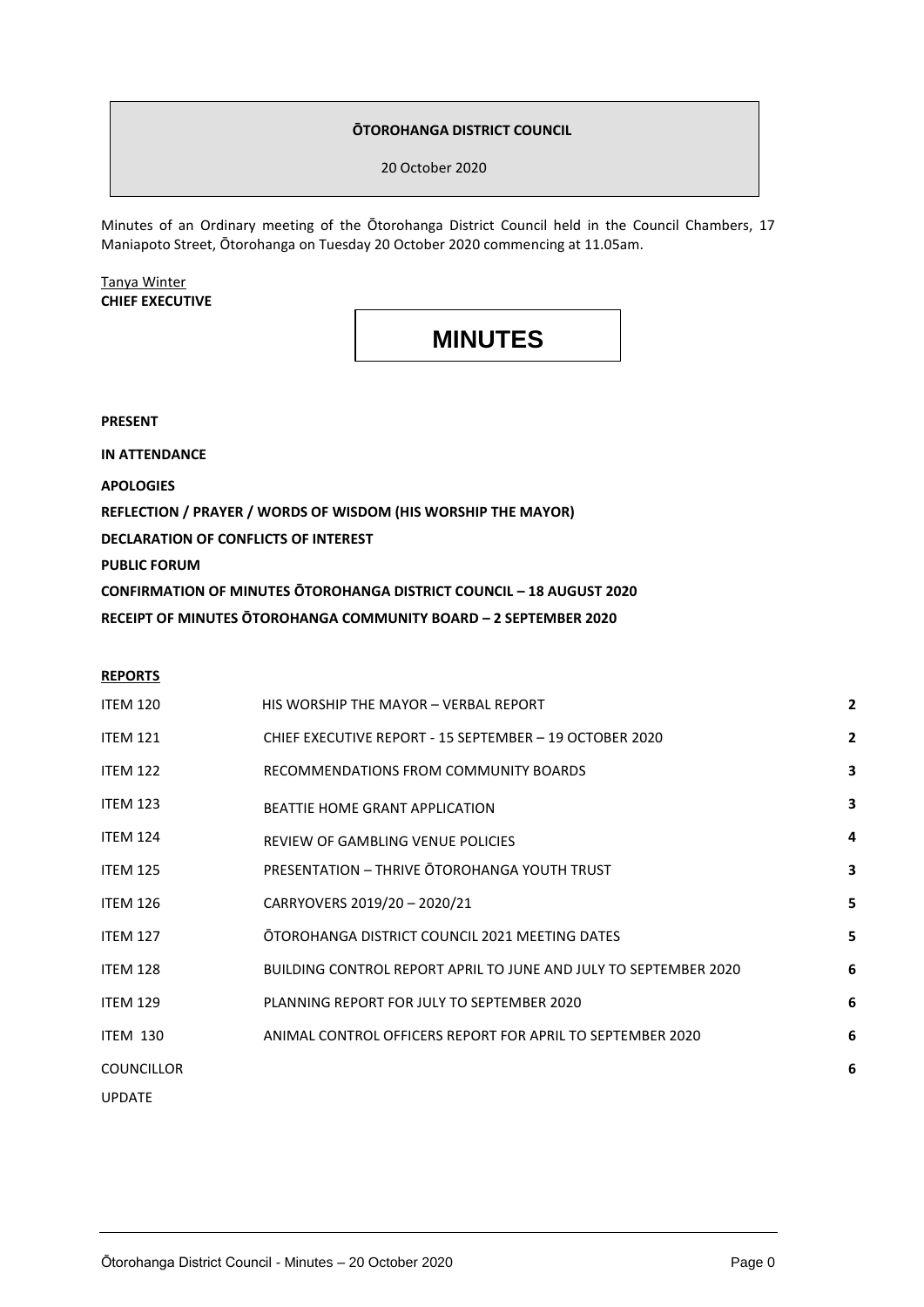#### **PRESENT**

His Worship the Mayor MM Baxter, Councillors K Christison, B Ferguson, R Dow, R Johnson (Deputy Mayor), K Jeffries, RA Klos and A Williams

#### **IN ATTENDANCE**

Ms. T. Winter (Chief Executive), Messrs., A Loe (Group Manager Environment), R, Brady (Group Manager Engineering), G Bunn (Group Manager Corporate), B O'Callaghan (Finance Manager), CA Tutty (Governance Supervisor),

His Worship declared the meeting open and reminded members that this meeting is being livestreamed.

#### **REFLECTION / PRAYER / WORDS OF WISDOM**

Councillor Johnson recited the following – Management is doing things right; Leadership is doing the right things. Management is efficiency in climbing the ladder of success, Leadership determines whether the ladder is leaning against the right wall.

#### **DECLARATION OF CONFLICTS OF INTEREST**

His Worship asked members whether they had any declarations of conflicts of interest.

Councillor Johnson advised that being a Trustee of the Beattie Home Charitable Trust he would like to declare an interest in item number 123, Beattie Home Grant Application.

#### **PUBLIC FORUM**

Liz Cowan, Kim Ingham and Rosemary Davison attended the meeting and presented their concerns at the state of a Waipa River access point approximately 15km out of town on Otewa Road.

They highlighted the following issues;

- Area deteriorating now a rubbish dump.
- Should area be maintained, this would be ideal for the use by campervans, people gathering, picnics etc.
- Younger generation concerned about area in particular dangerous and destructive driving by fourwheel drive vehicles.
- Number of areas up and down the river are all misused in some way.
- They presented a sketch plan drawn by Ross Pevreal with an approximate cost of \$25,000 estimated to remedy the current situation.
- Approach could be made to the Regional Council for funding.
- John and Sarah Oliver (unable to attend the meeting) however, they are appalled at the condition of the site and wish to have their voice recorded.

His Worship thanked them for their presentation.

#### **CONFIRMATION OF MINUTES ŌTOROHANGA DISTRICT COUNCIL – 15 SEPTEMBER 2020**

**RESOLVED** that the minutes of the meeting of the Ōtorohanga District Council held on 15 September 2020, as circulated, be approved as a true and correct record of that meeting and the recommendations contained therein be adopted.

**COUNCILLOR DOW / COUNCILLOR FERGUSON**

Councillor Jeffries referred to page six, Councillor Update under his name and requested where he advised that he attended a market day held in Feilding this be amended to read "where the Manawatu District Council" had a stall.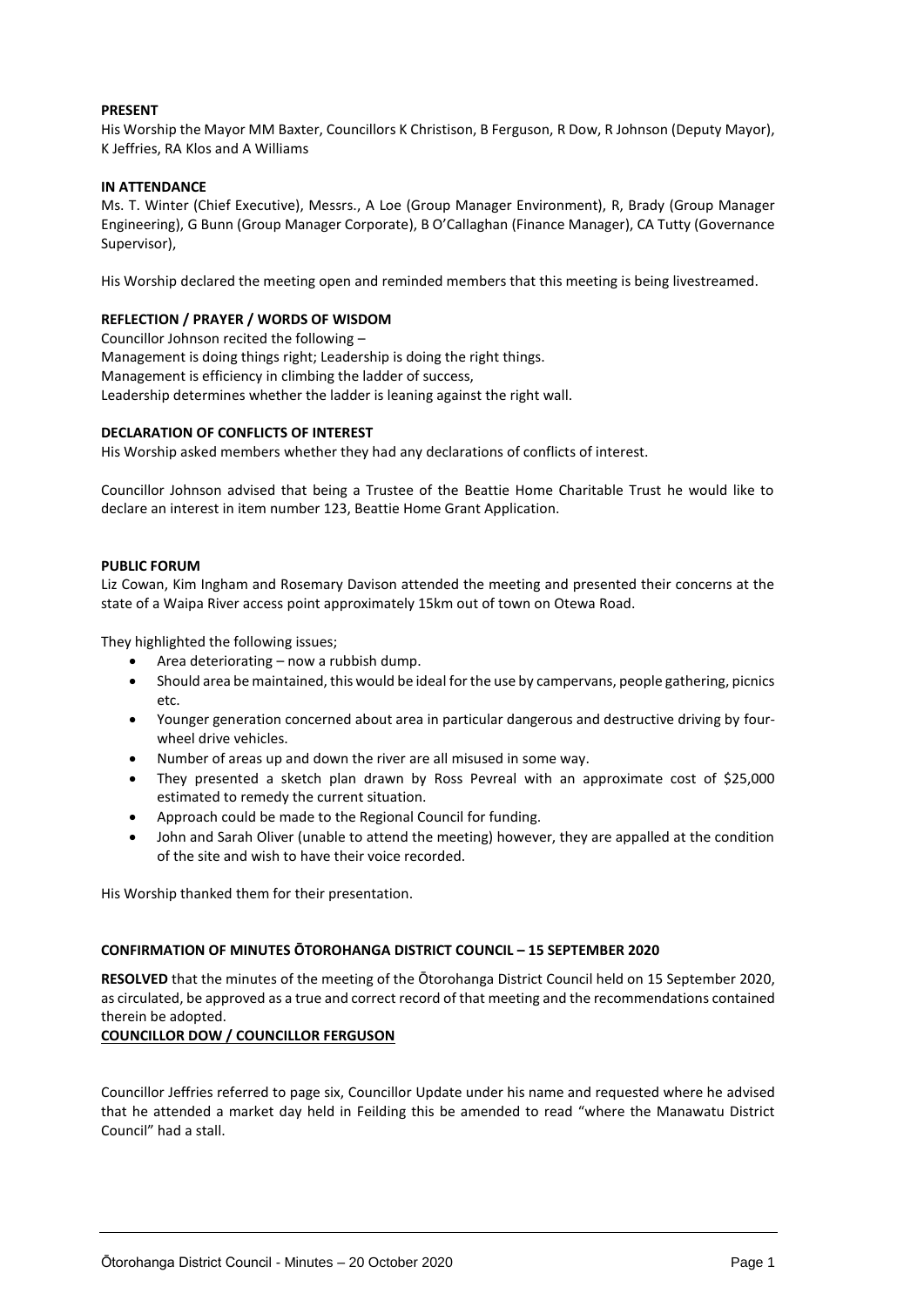#### **RECEIPT OF MINUTES - ŌTOROHANGA COMMUNITY BOARD – 7 OCTOBER 2020**

The Chief Executive informed members that although this item has been included on the front page of the Agenda, the minutes of the meeting held 7 October 2020 have only been completed this morning. They have not been circulated to Council and she felt that it was inapropriate that they be presented at todays meeting.

The Chief Executive said the Minutes will be received at the next meeting of Council following the Boards adoption at it's meeting to be held on 4 November 2020.

#### **RECEIPT OF MINUTES – KAWHIA COMMUNITY BOARD 25 SEPTEMBER 2020**

**RESOLVED** that the Minutes of the meeting of the Kawhia Community Board held on 25 September 2020 be received.

#### **COUNCILLOR WILLIAMS / COUNCILLOR JOHNSON**

#### **ITEM 120 HIS WORSHIP THE MAYOR VERBAL REPORT**

His Worship reported on activities he has participated in since the last meeting -

- Attended the Ōtorohanga Business Breakfast
- Met with Trevor Walters re Beattie Home
- Travelled to Wellington to commence the Mayors Taskforce for Jobs visiting Kapiti, Porirua, Rangitikiei, Taupo, Wairoa, Napier and Central Hawkes Bay Councils.
- Attended the Ōtorohanga FENZ annual honours night.
- Attended Mahi Tika equity and employement launch in Hamilton.
- Addressed a Council meeting of the Waitomo District Council.
- On-Farm Completion of Environment Plan
- Driver training meeting in MP Barbara Kuriger's Office
- Chaired Mayors Taskforce for Jobs Core Group meeting Wellington
- LTP workshops 6th and 13 October
- Meet and greet guests travelling on Vintage Rail Tour
- Meeting with neighbouring Maniapoto Rohe Councils and Iwi at Maniapoto Maori Trust Board Office in Te Kuiti to discuss collaboarative future.

**RESOLVED** that His Worship the Mayor's verbal report be received. **HIS WORSHIP / COUNCILLOR DOW**

#### **ITEM 121 CHIEF EXECUTIVE REPORT – 15 SEPTEMBER – 19 OCTOBER 2020**

The Chief Executive referred members to her report the purpose of which is to inform Council of the Key Focus Areas for the Chief Executive in the previous month and signal anything of note coming forward in the next month.

The Chief Executive highlighted the following matters.

- Interesting to document all of the workshops held in respect to the Long Term Plan expressed her thanks to all Councillors for their efforts in attending.
- SOLGM Summit and Chief Executive Forum discussion on cyber security and presentation from Lil Anderson, Chief Executive of Te Arawhiti formally known as the Office Of Treaty Settlements.
- The plan is to extend an invitation to Lil Anderson to speak to Council and staff on how we prepare a realistic organisation plan to increase our cultural competency and engagement with Iwi.
- As a result discussions have been held with Council's IT team to accertain what we are currently doing and planning on doing to mitigate the risks of cyber attacks.

**RESOLVED** that the Chief Executive's report for the period 15 September – 19 October 2020 be received. **HIS WORSHIP / COUNCILLOR JEFFRIES**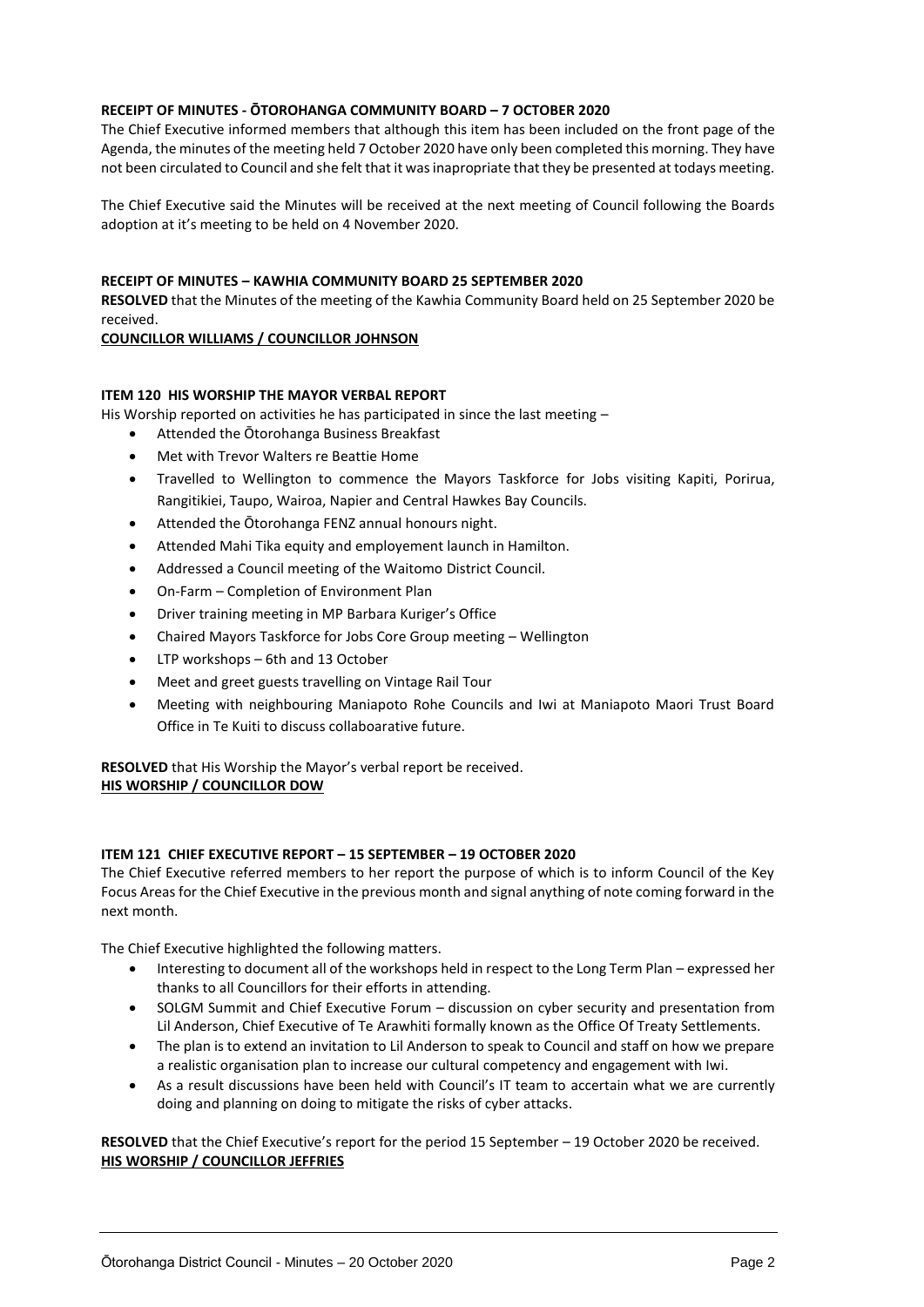#### **ITEM 125 PRESENTATION – THRIVE ŌTOROHANGA YOUTH TRUST**

Pastor Peter Coventry and supporting representitives of the Thrive Ōtorohanga Youth Trust attended the meeting. Pastor Coventry reported that approximately three years ago Council assisted in funding the True North programme which has provided great support and mentoring for young people from Coastal and more isolated schools in the wider Ōtorohanga District, particularly as they transition from rural home life to hostel life at the Ōtorohanga College. He said the programme has been tremendously successful.

During the presentation the following points were highlighted:

- Social media creating a tremendous impact on teenagers.
- Attempts to get alongside those children who require help.
- Programme has to continue, requesting funding for the next three years.
- Ōtorohanga College has been asked to put in place a full time mentor.
- Those involved are passion driven and applaud Council's assistance for funding.
- Council's funding is currently \$30,000 over the three year period which equates to 15% of the budget of \$200,000.

His Worship thanked the Trust for their presentation.

**RESOLVED** that the presentation by representitives of the Thrive Ōtorohanga Youth Trust be received. **COUNCILLOR WILLIAMS / COUNCILLOR FERGUSON**

#### **ITEM 122 RECOMMENDATIONS FROM COMMUNITY BOARDS**

#### Ōtorohanga Motorhome Friendly Town Proposal

The Chief Executive reported that further information has come to hand since the Ōtorohanga Community Board meeting was held. This item will be represented to the Ōtorohanga Community Board at the meeting to be held on 4 November 2020. Accordingly staff are not recommending that this be adopted by Council.

**RESOLVED** that the recommended resolutions noted within the report by the Ōtorohanga Community Board (except Item 47 – Ōtorohanga Motorhome Friendly Town proposal) and Kāwhia Community Board be adopted by the Ōtorohanga District Council.

#### **COUNCILLOR DOW / COUNCILLOR CHRISTISON**

#### **ITEM 123 BEATTIE HOME GRANT APPLICATION**

Councillor Johnson being a Trustee of Beattie Home Commuinity Trust declared his interest in this item to be discussed and accordingly took no part in the discussion nor voted on the resolution.

Council's Group Manager Corporate referred members to his report advising that the Beattie Home Community Trust Inc has been successful in securing a three million dollar grant from the PGF fund and no longer requires Council support for a thirty thousand dollar grant to assist in financing an external loan that was to be used to fund a proposed 22 bed dimentia wing at Beattie Home.

The Trust are seeking confirmation that the \$30,000 can be reassigned to contribute to the cost of Council Consent fees.

**RESOLVED** that Council supports a general grant of \$30,000 to the Beattie Community Trust that can be used to contribute to the cost of Council Consent Fees. This is to be funded from the Rates Relief and Economic Stimulus fund in the 2020 / 2021 financial year.

#### **COUNCILLOR JEFFRIES / COUNCILLOR FERGUSON**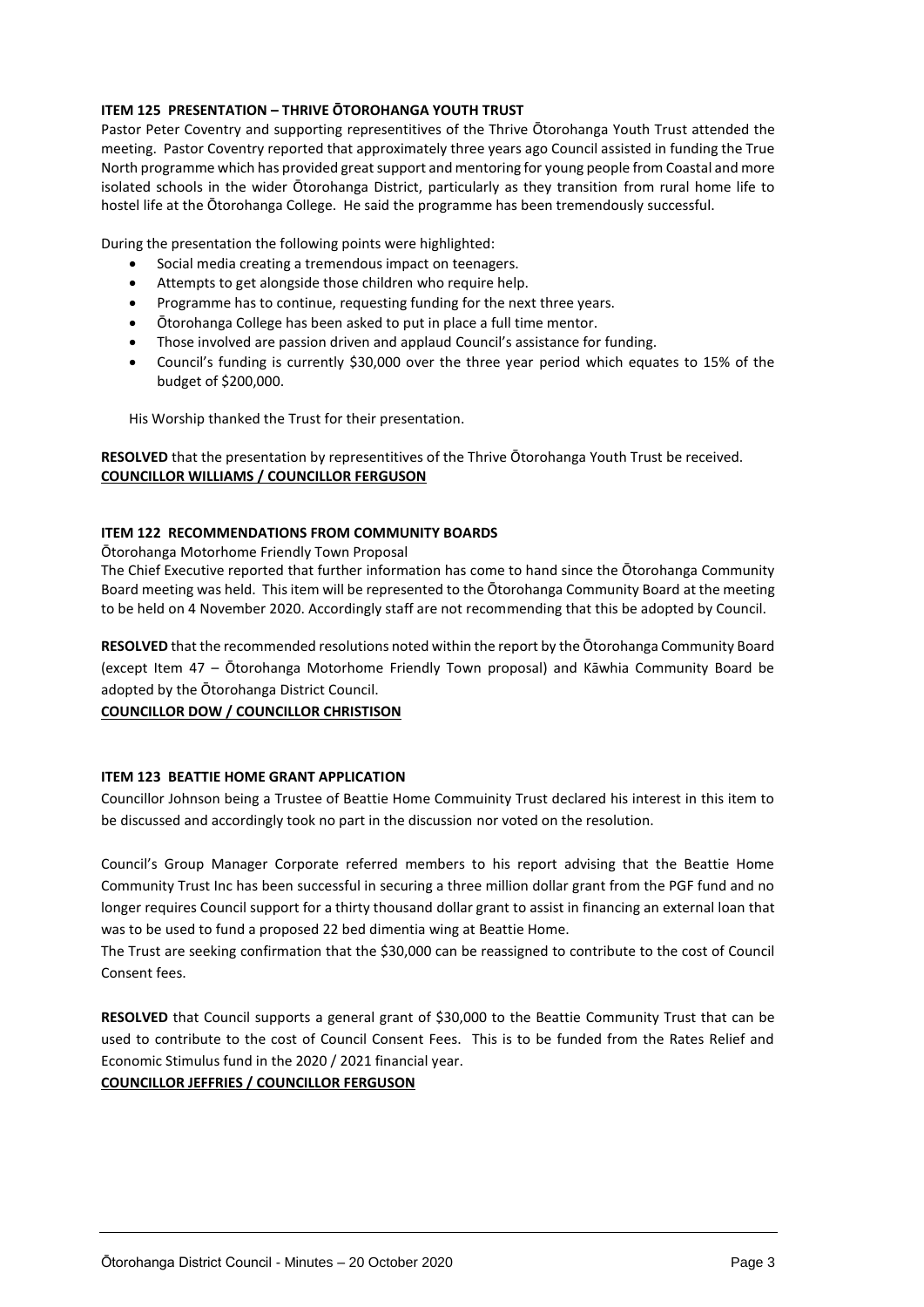#### **ITEM 124 REVIEW OF GAMBLING VENUE POLICIES**

The Group Manager Environment referred members to the report written by the Business Support Regulatory advising that it is a requirement of Territorial Authorities to undertake a triennial review of the Class 4 Gambling Venue and Board Venue Policies as perscribed by the Gambling Act 2003 and the Rating Act 2003 respectively.

As the last review was completed in 2017, Council must now undertake a new review regarding the performance of the exisitng Policies over the preceeding three years and consider options for the next Policy period. Should the review process result in a reccomendation for change, the amendments are required to be notified for Public Consultation.

It was noted that there are currently five Councillors registered as members of the Ōtorohanga Club (one of the district's gaming venues).

During discussion on the contents of the report the following issues were highlighted-

- A Sinking Lid Policy was adopted by Council in 2010, with the aim of reducing the number of gaming machines operating in the District. This was to be achieved by not allowing for the reallocation of gaming machines when a licencee ceases to operate or through the voluntary reduction in machines at licenced venues.
- There has been no indication of disatisfaction in the Community in the reduction and availability of gaming venues.

Councillor Ferguson spoke in support of Option 2 – Controlled increase in venues rather than the status quo, Sinking Lid Policy. In support of this he noted that those wishing to use gambling machines would go out of Ōtorohanga to do this.

Other issues were highilghted these being-

- The only 'open to the public' gambling venue is the Kawhia Hotel (the Ōtorohanga Club being a membership venue).
- Preference for Option 2 as this leaves the door open for new venues to have gaming machines in the future.
- The status quo could be an impairment to future business growth opportunities.
- Concern around the social problems that gambling can create.
- Be positive about the growth of the Community leave the door open.
- Both Community Boards have supported Option 1.

The Group Manager Environment informed members that the Gambling Venue Policy cannot change without consultation therefore it will be necessary to prepare a Statement of Proposal for this purpose. This will need to be formally adopted by Council, most probably in early 2021.

#### **RESOLVED** that:

- 1. The review of Gambling Venue Policies Report be received.
- 2. The Gambling Venue Policies are confirmed without amendment.
- 3. If the Policies are confirmed without amendment this report will not be notified for consultation.

#### **HIS WORSHIP / COUNCILLOR KLOS**

When put the motion lapsed - 3 Councillors in favour, 5 Councillors against.

The following amendment was then put:

**RESOLVED** Option 2, Controlled Increase of Venues be adopted and that staff prepare a Statement of Proposal to notify the Gambling Venue Policy for public consultation. **COUNCILLOR FERGUSON/COUNCILLOR JEFFRIES**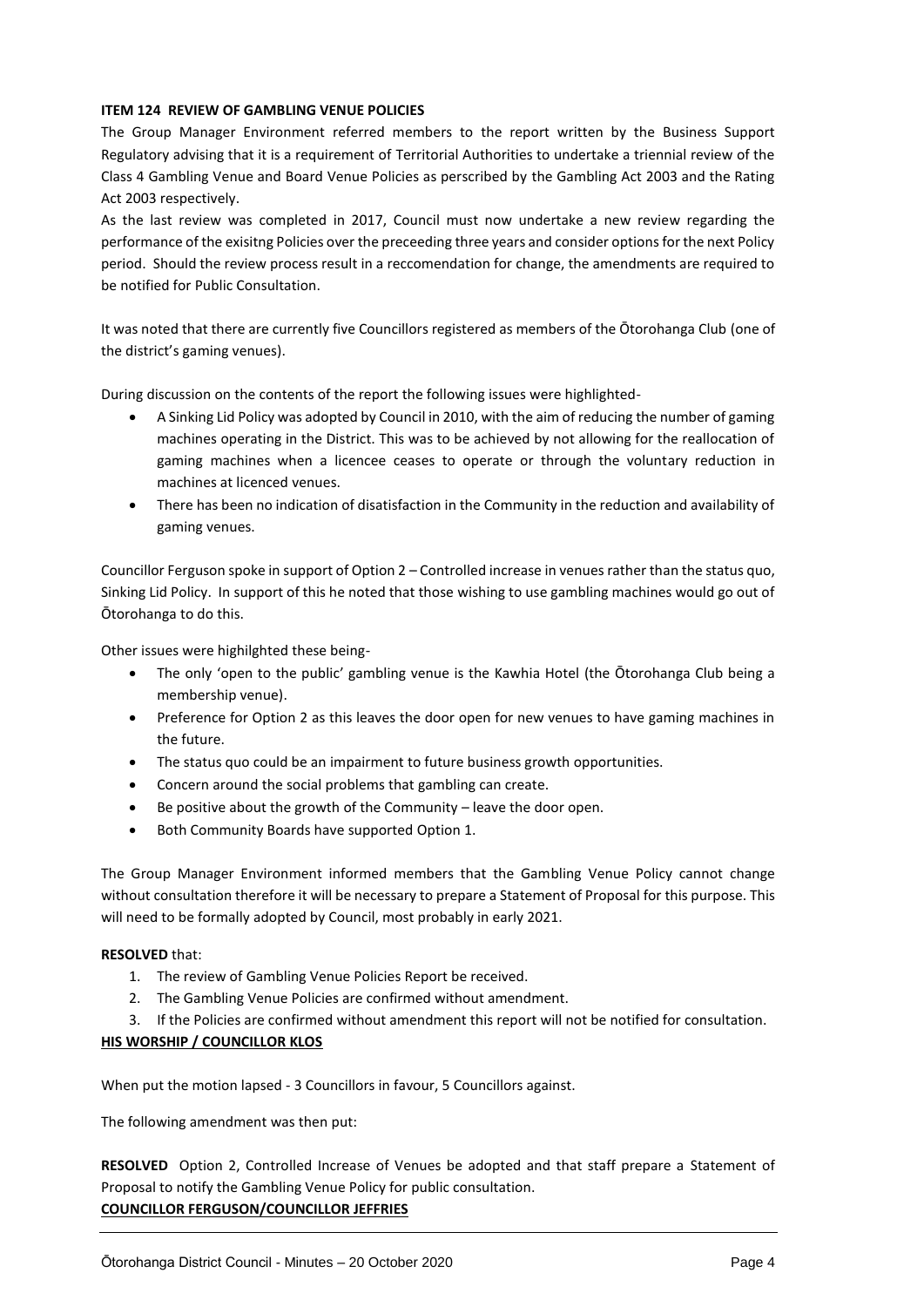When put, the motion was carried 5 Councillors in favour, 3 Councillors against. This became the substantive motion.

#### **LUNCH**

Council adjourned for lunch at 12.59pm and resumed at 1.22pm.

#### **ITEM 126 CARRYOVERS 2019/20 – 2020/21**

The Finance Manager referred members to the list of Carryovers identified from the 2019/2020 financial year.

He highlighted the following points-

- most of these were included in a presentation to Council in a previous workshop
- Item 20 Ōtorohanga sewerage manhole realignment the proposed carryover amount should read \$150,000 not \$50,000
- $\bullet$  the last five items being 38 42 are new items.

Members were informed that most of the carryovers relate to roading work, and in terms of capacity to do the work this will be OK.

**RESOLVED** that Council approves the Carryovers from the 2019/2020 subject to Item 20 –Ōtorohanga Sewerage – manhole realignment be amended to read \$150,000, to the 2020/21 year as listed in the report. **COUNCILLOR JOHNSON / COUNCILLOR KLOS**

#### **ITEM 127 ŌTOROHANGA DISTRICT COUNCIL 2021 MEETING DATES**

The Governance Supervisor referred members to his report advising that prior to the end of each calendar year Council considers and adopts a schedule of dates for the following year's regular meetings.

**RESOLVED** that the dates presented for regular meetings of the Ōtorohanga District Council during 2021, as detailed below be adopted.

Tuesday

- " 15 December 2020
- " 16 February 2021
- " 16 March 2021 Good Friday 2 April, Easter Monday 5 April
- " 20 April 2021
- " 18 May 2021
- " 15 June 2021 Queens Birthday Monday 7 June
- " 20 July 2021
- " 17 August 2021
- " 21 September 2021
- " 19 October 2021 Labour Day Monday 25 October
- " 16 November 2021

" 14 December 2021 (2nd Tuesday )

#### **HIS WORSHIP / COUNCILLOR JEFFRIES**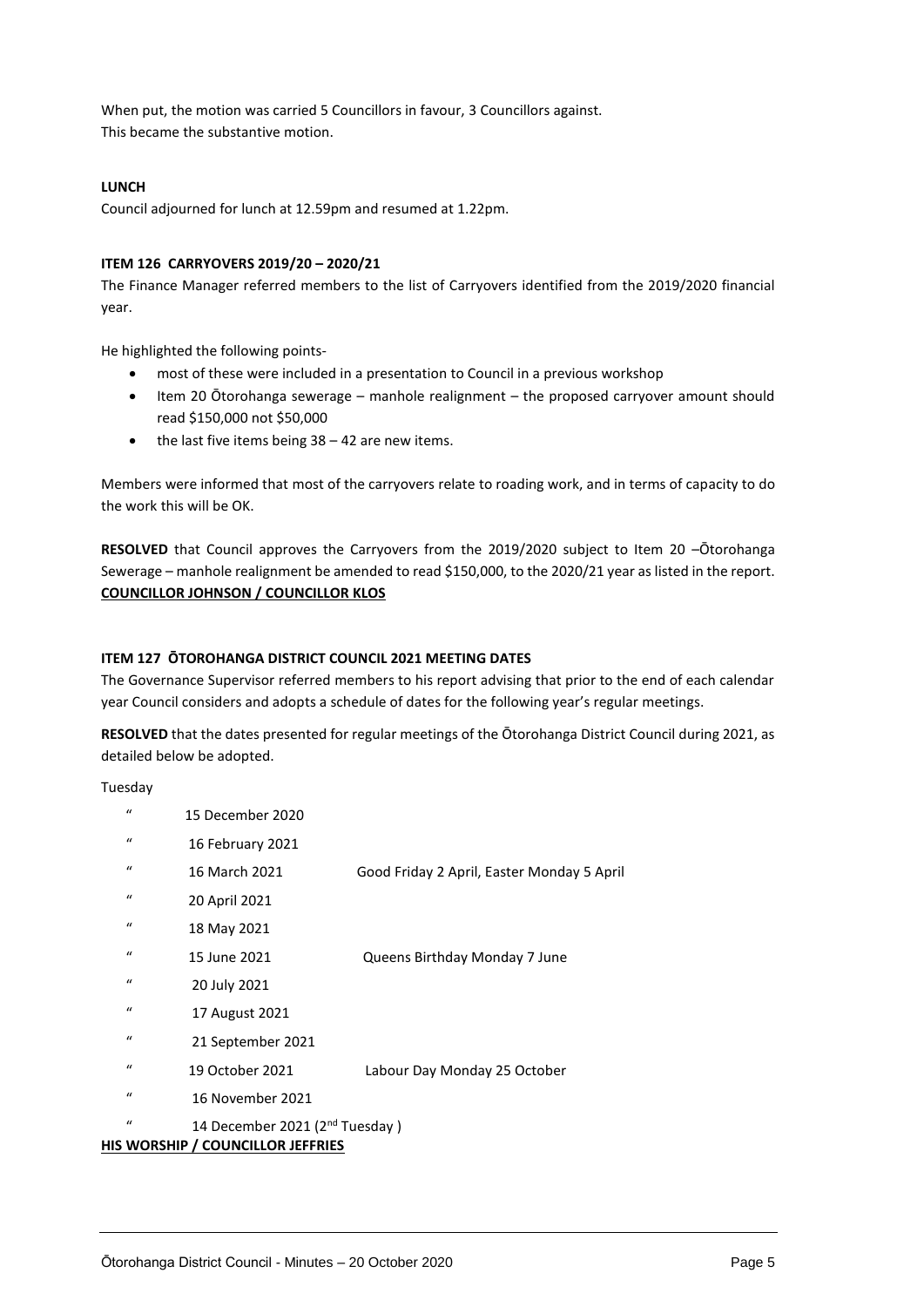#### **ITEM 128 BUILDING CONTROL REPORT APRIL TO JUNE AND JULY TO SEPTEMBER 2020**

The Group Manager Environment referred members to the Building Control Manager's report on Building Control activity for the period 1 April to 30 Sepember 2020.

**RESOLVED** that the Building Control Activity Report for the second and third quarter of 2020 be received. **COUNCILLOR FERGUSON / COUNCILLOR CHRISTISON**

#### **ITEM 129 PLANNING REPORT FOR JULY TO SEPTEMBER 2020**

The Group Manager Environment reported on Resource Consents granted under Delegated Authority for the period 1 July to 30 September 2020.

**RESOLVED** that the Planning Report for the third quarter of 2020 be received. **COUNCILLOR DOW / COUNCILLOR JOHNSON**

#### **ITEM 130 ANIMAL CONTROL OFFICER'S REPORT FOR APRIL TO SEPTEMBER 2020**

The Group Manager Environment referred members to his report on Dog and Animal Control activites in the District for the period April to September 2020.

During discussion the following points were highlighted – Council is able to uplift unregistered dogs. The updating of dog control signs within Maniapoto Street are being addressed.

**RESOLVED** that Animal Control Officer's report for the period April to September 2020 be received. **HIS WORSHIP / COUNCILLOR JEFFRIES**

#### **COUNCILLOR UPDATE**

Councillor Jeffries

 Meeting held to further the discussion on a proposed 'Fitness Trail' within the Kawhia Community boundary and a proposed cycle/walkway between Kawhia and Aotea. He extended thanks to the Community and Economic Development Manager for taking the time to attend.

He confirmed that the matter has been left with the steering committee to follow up. This may include an application to ODDB for funding.

- Council Workshop
- Re-opening of 'The Old Post Office' gallery estimated 50 60 attended. Special mention to the variety and quality of the work on display from local artists. Extended thanks for the work undertaken by Council staff and contractors.
- Council Workshop
- Success with NZTA who have recognised the safety issues for trampers walking the Te Araroa Trail on the section of SH31 between Te Rauamoa and Kaimango Roads. NZTA have designed signage specifically for this purpose and have advised they are aiming to get those signs manufactured and in place before Christmas. Also exploring opportunities for information boards to educate hikers prior to them accessing the road.
- Expressed acknowledgement and thanks to NZTA for their prompt and positive response to this matter which originated out of the LTP Roadshow.
- Mark Weatherall, Executive Director, Te Araroa has indicated an interest in attending a future Council meeting to present on the Te Araroa Trail.
- Great that the Kawhia Playground project is finally underway.